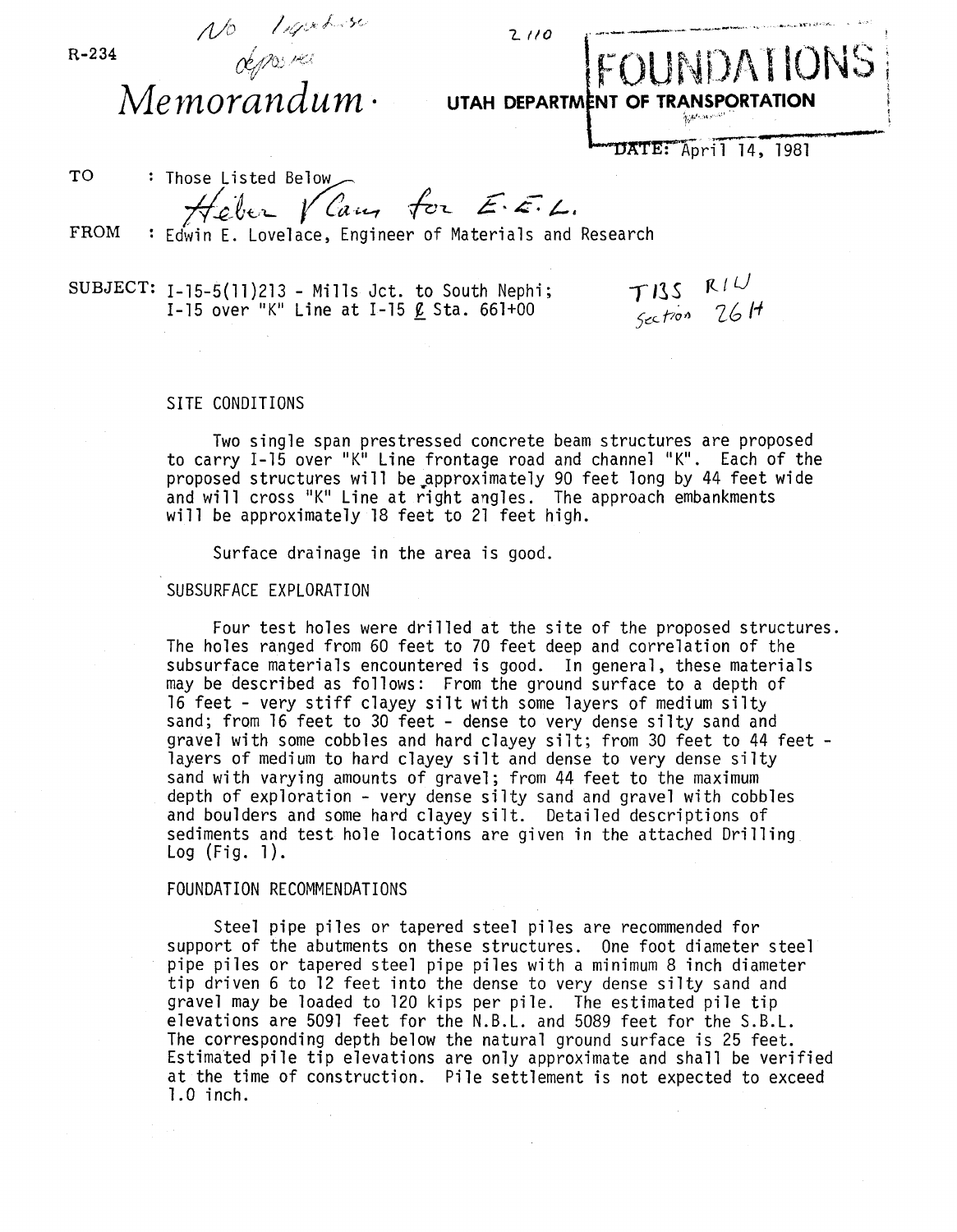|                                                                                 |                                                                                           | <b>KEY TO DRILLING</b> L<br><b>RELATIVE DENSITYINON-PLASTI</b>                                                |
|---------------------------------------------------------------------------------|-------------------------------------------------------------------------------------------|---------------------------------------------------------------------------------------------------------------|
|                                                                                 |                                                                                           | VERY LOOSE - LESS THAN 4 BLOR<br>$LOOSE$ - 4 TO 10 BLOWS PER FC                                               |
|                                                                                 |                                                                                           | MEDIUM - 10 TO 30 BLOWS PER FOL<br>DENSE-30 TO 30 BLOWS PER FOO                                               |
| Drill Hole                                                                      | Dr.il Hole<br>No. 4                                                                       | <b>VERY DENSE-MORE THAN 50 BLO:</b>                                                                           |
| $No$ $\mathcal{F}$                                                              | Sto.66/+40                                                                                | CONSISTENCY (PLASTIC-SILT &<br>VERY SOFT-LESS THAN 2 BLOW.                                                    |
| $5 + \alpha.66 + 40$<br>$85F +$ of $2F$ is Median                               | B5Ft Rt of & I-15 Medion<br>Elevations                                                    | SOFT- 2 TO 4 BLOWS PER FOOT<br>MEDIUM -- 4 TO 8 BLOWS PER FC                                                  |
| OT/0115                                                                         | B.P.F.<br><sup>-</sup> Ground Lin <b>e</b><br>$5/16 + \frac{Depths}{2}$                   | STIFF - 8 TO IS BLOWS PER FOOT<br><i><b>VERY STIFF 15 TO 30 BLOWS PER !</b></i><br>HARD-WORE THAN 30 BLOWS PE |
| B P F<br>Ground Line<br>, Deptns<br>ieri stiff clayer silt                      | Clayey silt with fine sand<br>and some light cementation                                  | n <i>ropson</i>                                                                                               |
| with fine sand, some<br>n averana light cementation                             | 4'to/2'<br>64                                                                             | $\iiint \n\vec{r}$ or $\vec{r}$<br><b>IGNEOUS</b>                                                             |
| $8 - 10$                                                                        | 22                                                                                        | $\binom{12}{12}$ shave $L$<br>LINESTONE<br>CONGLOMERATI                                                       |
| 10<br>A.4.8<br>$27 - 10$ 10                                                     |                                                                                           | <b>SAND</b><br>$\pm$ DOLOMITE<br>sitr                                                                         |
| bú<br>$24 - 5/10$<br>A-Hó                                                       | Silty sand                                                                                | $=$ $\alpha$ ar                                                                                               |
| Sitte sand<br>$25 -$<br>5013                                                    | 5096.5-<br>19.5-<br>20 -<br>1516 Silly fine sand                                          | ≕<br>SNALE                                                                                                    |
| -19<br>Refusal<br>lari dense siiti sand                                         | GOB" Refusal<br>50'5"<br>Very dense - silty                                               | DRILL HOLE NO                                                                                                 |
| 50'3<br>and gravel with<br>some cobbles<br>Refusal                              | sand ond oravel<br>Refusal<br>with some cobbles                                           | <b>O+OO E OR LT OR R:</b><br><b>STATION</b><br><b>ELEVATIONS</b>                                              |
|                                                                                 | 5087-<br>50/0"<br>Hard-clayey silt<br>Refusal                                             | DEPTHS<br><b>GROU</b><br><b>GROUND</b><br><b>ELEVATION</b>                                                    |
| $-30.5$<br>マラゴー<br>eristet corer 51/1                                           | and fine sand<br>5082-<br>- 74<br>50/3."<br>Silty fine sand                               | <b>EXAL</b><br><b>STIFF</b><br>R                                                                              |
| 5012 - 17 th some sand A6(0) 29-11-17<br>79 —                                   | Refusal                                                                                   | <b>BRN</b><br>AASHO L.<br>5                                                                                   |
| Refusal<br>Very dense silti<br>sand and grave'<br>50/5                          | 526 Clavey silf<br>Refusal and sitty sand                                                 | A-614 I<br>$17 - 7$<br>4555 -                                                                                 |
| with cobbies<br>Refusal                                                         | Very cense-silty<br>$60/6$ $7 - 8 - 80$<br>50 70.5 .<br>455<br>sand and oravel<br>Refusa! | 外<br>DATE<br><b>GROUND</b><br>WATERTABLE 4552-                                                                |
| <u>Siit with clay, sand and arove </u><br>25.<br>Very gense-Suty<br>Refysor     | with a few thin<br>lenses of clayey silt<br>546 Refusal                                   | $s$ +<br>l <i>THIN</i><br>$\boldsymbol{n}$                                                                    |
| sana with a ten thin<br>lenses of clover silt<br>55/6<br>Very dense-silty sand, | 5066<br>Siti sand with lenses                                                             | <b>SAMP</b><br>15<br><b>STRATA</b>                                                                            |
| Refusal<br>gravel and cobbles                                                   | 25/6" of ciayey silt<br>5376 Retusal                                                      | 77<br>CHANGE                                                                                                  |
| Hara-clayev sitanatine<br>41 sand with a trace of gravel                        | Note: Partial loss of                                                                     | SP.<br>zо<br><b>UNDI</b>                                                                                      |
| 50.MP'<br>veri canse silty                                                      | circulation water near44'<br>50.56                                                        | <b>SAMP</b><br>LOCATION<br>RINGS<br>OF SAMPLE<br><b>TYPE</b>                                                  |
| Refusal<br>sano, graval, cobbles<br>and boulders                                |                                                                                           | 25                                                                                                            |
|                                                                                 |                                                                                           | <b>SAMPLE NOT</b><br><b>REAS</b><br>30<br>RECOVERED<br>RFC                                                    |
| Aste: A water toble ups not<br>encountares in Or. "The la 3                     |                                                                                           | 30<br>BOTTOM<br>OF HOLE                                                                                       |
|                                                                                 |                                                                                           |                                                                                                               |

Note: All Holes Drilled Nov 1979

**REVISIONS** 

 $......$ 

 $\blacksquare$  $\mathbf{r}$  $\sim$ 

 $\bar{z}$ 

Note: Refusal-more than 50 blows per

**WALLACE SERVING OF A**<br>1900 LB NAMMER FALLING<br>190 INCHES REQUIRED TO<br>DRIVE A STD. I<sup>3</sup>6" LD.<br>19<sup>2</sup>0.0 SAMPLE TUB<u>E IFT.</u>

CLA<br>OF E.<br>AND K<br>CLASS<br>TESTS.

**ABBREVIATIONS**  $L.L \rightarrow L10UID$   $L1UITIR$ P.I - PLASTIC INDEX **E-MATURAL MOISTURE** W.G. - WELL GRADED **PEN-PENETRATION S.W.T - GROUND WATER TA B.P.E-BLOWS PER FOOT. N.P-NON PLASTIC** 

 $\mathbf{I}$